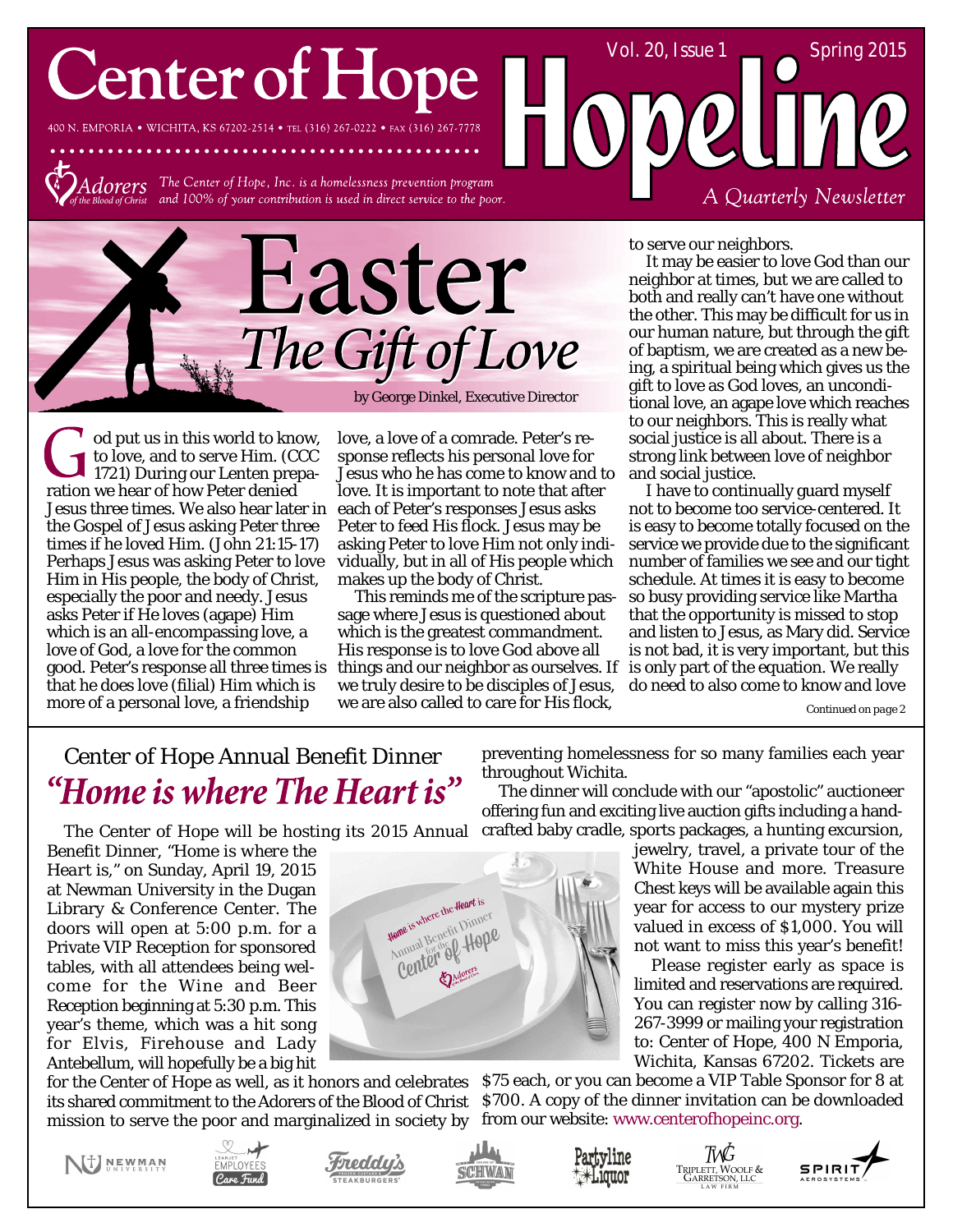**COH Board of Directors:** Chair: John Weir Vice-Chair: Collin Stieben Secretary and Treasurer: Sr.Renee Kirmer, ASC

**Board Members:** Gary Bartak Johnnie Bell Larry Damm Daniel Giroux Gloria Hegge Sr. Maria Hughes, ASC Jerry Johnston J.T. Klaus Danny Krug Sharon Monroe Christopher Magana Susan Pool Sr. Charlotte Rohrbach, ASC Sally Simon Curtis Warren

**CENTER OF HOPE, INC.** *sponsored by the Adorers of the Blood of Christ*

**Executive Director** George Dinkel **Staff:** Sr. Becky Balthazor, ASC Marsha Flora Sr. Deborah Schovanec, ASC Chloe Weiss

#### **Volunteers: ASC Associates**

Maralene Balthazor Mary Benefield Patricia Bergman Mary Corrigan Victoria Denton Peggy Duick Rebecca Elpers Martha Flaherty Donna Harris Kyle Jacobs Frank Kastor Jan Kirby Valle Lang Rachel Lewis Vernon May Barb Mohney Carol Meyer Mary Meyer Prairie Land Food Volunteers Jeannie Rosenhamer Sr Marita Rother, ASC Sr. Tarcisia Roths, ASC Andrew Rowe Mary Santiago Treva Schaffer Sally Simon Elisabeth Sims Cathy Strecker Tax Volunteers Sr Jeannette Trimmell, ASC Bill & Anne Uhler Mary Jobe Waddill Marilyn Wells Rosemary Wells Carolyn Winn Patricia Yates Mary Ann Youngers Ron Youngers

#### *Continued from page 1*

Jesus, especially in the poor who come to us in need.

This is where our volunteers become such an integral and important component of our service to the poor. They meet with each of those seeking assistance and have the time to listen to their stories, to be a friend to them, to show them compassion and respect. I believe all of our volunteers are a special gift from God and have been given special graces, as they show such kindness and concern to these families.

Please pray that we continue our little ministry of serving the poor and coming to know and love them so that we never have to hear these words from Jesus: "I never knew you" (Matt 7:23)

We wish the best for you and your family this Easter Season. May we all come to know and love Jesus more deeply in those in need we see each day. May God's blessings and peace be with you always. Thank you for your unending generosity and prayerful support.

## **Volunteers Needed** for COH Office

Volunteers are the backbone of Center of Hope. Unfortunately, over the past several months we've lost many due to a variety of reasons, most notably illness and family obligations. We are now seeking replacements for these volunteers as well as people to help with the Project Deserve program now being administered by COH.

Volunteers answer the phone and explain the program to potential clients, serve as greeters, do in-take (checking documents and organizing information required to receive assistance), in-put information into the computer system, check need for assistance with landlords and utility companies and perform other office work.

The COH office is open, except on holidays, Monday through Friday. Volunteers work on one of those days, usually 9:00 a.m. - Noon or 1:00 – 4:00 p.m. Orientation is provided for new volunteers. No special skills are needed; just a real desire to help the less fortunate.

Many volunteers say that their work at COH helps them see the real needs in our community and they are part of easing those difficulties. Some days can be hectic, but there is a feeling of accomplishment in knowing that they are doing something for others.

www.centerof hopeinc.org access a Volunteer Application Form. so appreciated!" To volunteer go to our web site at www.centerofhopeinc@orgVolunteer, click on Volunteer and use the pull-down menu to

## **Fundraising**  $\sum$ **Events Benefit COH**

The Damm Music Center hosted the 4th Annual Christmas Concert at Gracepoint Church for the benefit of the Center of Hope on December 19, 2014. The concert was free and was well attended by many families who came to enjoy the outstanding music which was performed by the instructors, students and employees of Damm Music Company. The music and showmanship were excellent and provided a wide range of Christmas songs set to a Rock beat. A free will offering was provided which resulted in \$2,274 of donations to provide rent and utility assistance to the many families we serve. We are very grateful for Damm Music and Gracepoint Church for hosting this concert.

Damm Pharmacy recently ran a promotion among several doctor clinics in which they contributed a portion of the proceeds they received in filling prescriptions for these clinics throughout the month to the Center of Hope. We are very grateful for the contribution of \$3,500 from this event sponsored by Damm Pharmacy.

## **There are Angels Among Us...**



(left to right) are members of The Bachelorettes Social Club: Dominique Garrett, Latasha Taylor, Misti Moore, Rachel Mason, Albania Loggins, Jayla Coleman, Shannon Walker, and Fantasy Thomas.

Sr. Deborah Schovanec, ASC, the COH Volunteer Coordinator, extends sincere thanks to The Bachelorettes Social Club for their unexpected and joyful work at the Center of Hope office. Sister tells us that on March 7, "We had a group of women here who just called one day and said they did volunteer work and would like to help us out. When Jayla (the organization's coordinator) called I told her that a great need was cleaning. Wow....did they clean!

"When they arrived at 10:00 a.m., I first told them about COH, gave them a little tour so they'd know what they'd be covering, went through a prepared list I had made, and when I finished, they were off and cleaned everything in the next two hours. There was a hum of the vacuum cleaner the whole time, as every corner in every room was cleaned, along with periodic singing!!! They were delightful and their help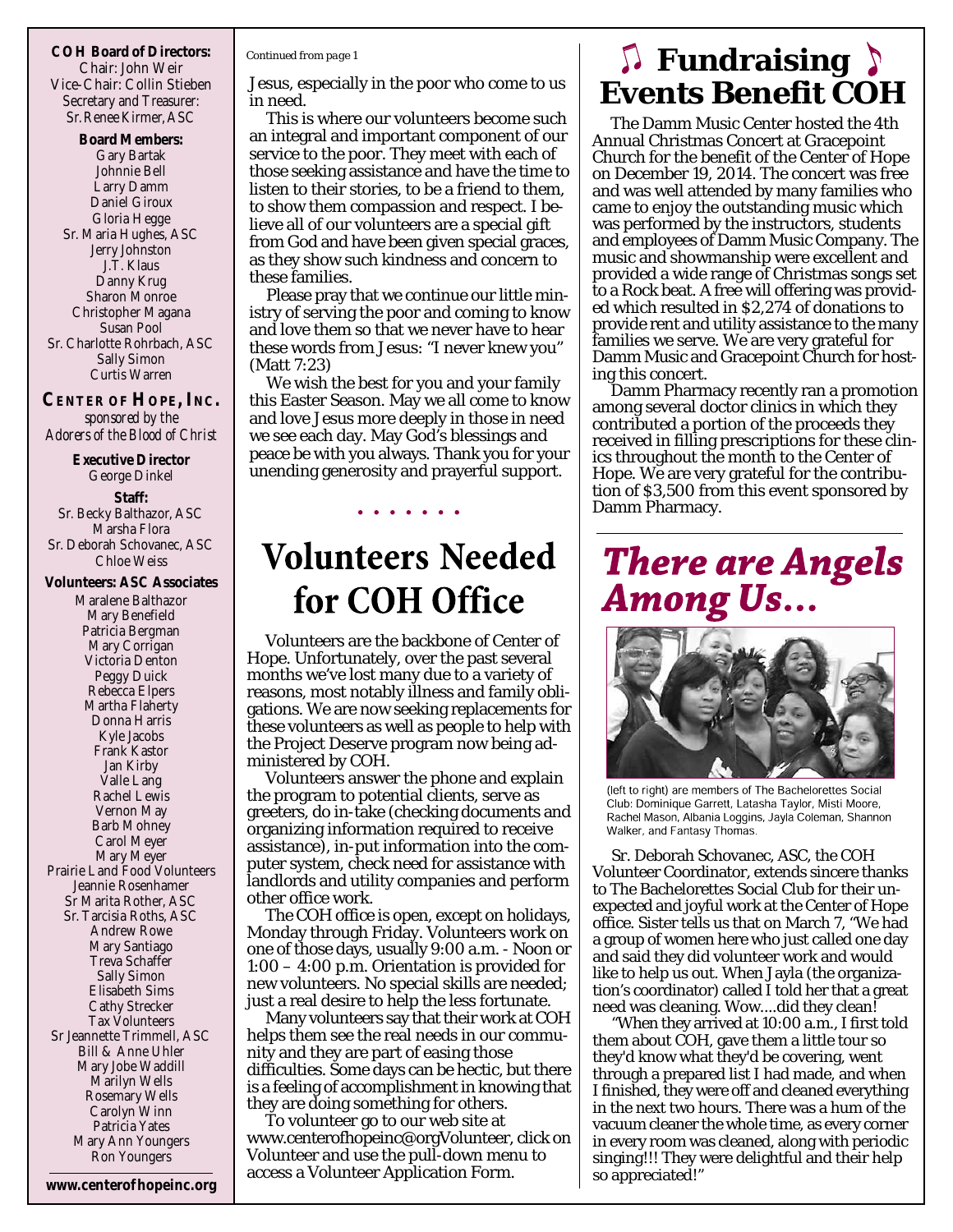## **Farmer Family Lives the Mission of COH**

ong before the Center of Hope was established, Paul and Wanda Farmer were concerned about the poor and marginalized. They were very generous to churches and other organizations that provided community assistance. But they didn't confine themselves to the background by just offering financial support. Their son, Paul, remembers that as a child Wanda would entertain people for dinner who just looked like they needed help and she'd figure out a net and phone service. Wanda has unway to get them that help. This wasn't occasionally but most evenings.

Wanda and Paul, Sr. were Associates of the Adorers and at one meeting back in the early 1980s, the concept of St. Anthony House (the original name of the children to help. Paul, one of eight sib-COH ministry) was presented. They im-lings, has perhaps been the most inmediately offered their support. Unhappily, Paul passed away in the early paper to computers was challenging and the Advisory Board in 1998, she readily years of the existence of COH but Wanda Paul got many phone calls with the existry but expanded her efforts to help. It unusual to get a pop-up from Sr. Stella is as she freely admits her "passion."

Sr. Stella and Wanda were good friends and there are probably many areas in which Wanda assisted with the through his business. work of helping the poor that no one will ever know. If Sr. Stella asked for something, Wanda provided it…whether it was free service for clients from her busi-pleased to discover that a grandchild's Sewer/Drain Cleaning Service of Wichita, or a computer and the help of son Paul, who is a computer whiz, for tech support. Wanda also paid for inter-ing Center of Hope.



derwritten many benefit dinners and served many years on the Advisory Board and later the Board of Directors.

Center of Hope, she also inspired her volved. The transition from pen and saying, "I need you right now." In addition to on-going tech support, Paul designed the COH webpage and hosts it

inspired by its matriarch, Wanda, who leads by example. She was particularly to Center of Hope. It is Wanda's dream

The commitment to Center of Hope from the Farmer Family includes the many years of work by Mary Ann Farmer, sister-in-law of Wanda, and daughter, Ann T. Rider, attorney. For 14 years, Mary Ann volunteered in the office by answering the phone, doing in-take and other clerical work. Mary Ann once wrote in a Hopeline article that she felt: "It has always been an honor for me to be a part of this program and I am thankful for the opportunity to work with wonderful people …"

Not only did Wanda commit herself to about Center of Hope and what it meant Ann said that over those years of volunteering, Mary Ann would often talk to so many people. Mary Ann felt that through this ministry people were really being given hope.

not only continued supporting the min-clamation, "Paul, I need help!" It was not was an organization she already believed ness, Roto-Rooter Plumbing Repair and gift for her last Christmas was a donation annual benefit dinner and auction. While The Farmer Family support of COH is annual Cattleman's Ball for that organithat her grandchildren's generation will Directors, Ann is still available to George take up the family "business" of support-and Sr. Becky as a consultant or resource When Sr. Stella asked Ann to be on accepted that invitation knowing that it in and would support. As the structure of the agency changed, Ann transitioned to the Board of Directors. Her experience with fund raising for the American Cancer Society and her chairing of the zation made her an excellent addition to the volunteer base. Through several terms on the board, Ann chaired the no longer serving on the Board of regarding some legal issues of clients.



I was desperate for help. Waiting on disability to approve me was treacherous. My landlord had been hounding me so I went to apply for rent assistance at Center of Hope. Just when I thought there was no hope, there was hope. The kind man that helped me assured me that I would get the assistance I needed and sure enough, I did.

A struggle-filled year passed and I was still waiting on my disability approval, when the landlord threatened to evict me, and once again I called Center of Hope. Not knowing if they could help me a second time I decided to give it a try, and they did help me!

For most of my life I had been a chronic relapsing alcoholic and crack addict. Once, when I had relapsed and was attending outpatient treatment, I found out about Center of Hope's Traffic Fine Program. The lady who referred me to the

program said only the serious get referrals to this program and she believed I was serious. Believe me, I was serious. I really wanted to get my life together.

So I interviewed with a kind lady named Sister Becky. She accepted me into the program and I did complete the program. It was so awesome! It really helped me a lot. I feel I really grew during that time. The program gave me self esteem that I hadn't had before. Not to mention that I was able to do community service work to pay off my traffic fines!

After I completed the traffic fine program, I began case management with Sister Becky. My self esteem has grown even more and I have learned so much! I have been learning to save my money and learning to record my expenses and income. Also, I've been working on a relationships workbook.

Because of my experience with Center of Hope and its caring and compassionate people, I have truly grown so much. I am so grateful for this organization. When I finish my case management next year it will be sad to leave as I feel very connected here, everyone is so kind and caring. Thank you all who work so hard to keep Center of Hope up and running. You are all such blessings to me.

*When Brandi came to COH she was fighting addictions to alcohol and crack. She is in recovery through a 12 Step program and doing well with handling problems and working productively. We thank Brandi for sharing her story with you.*